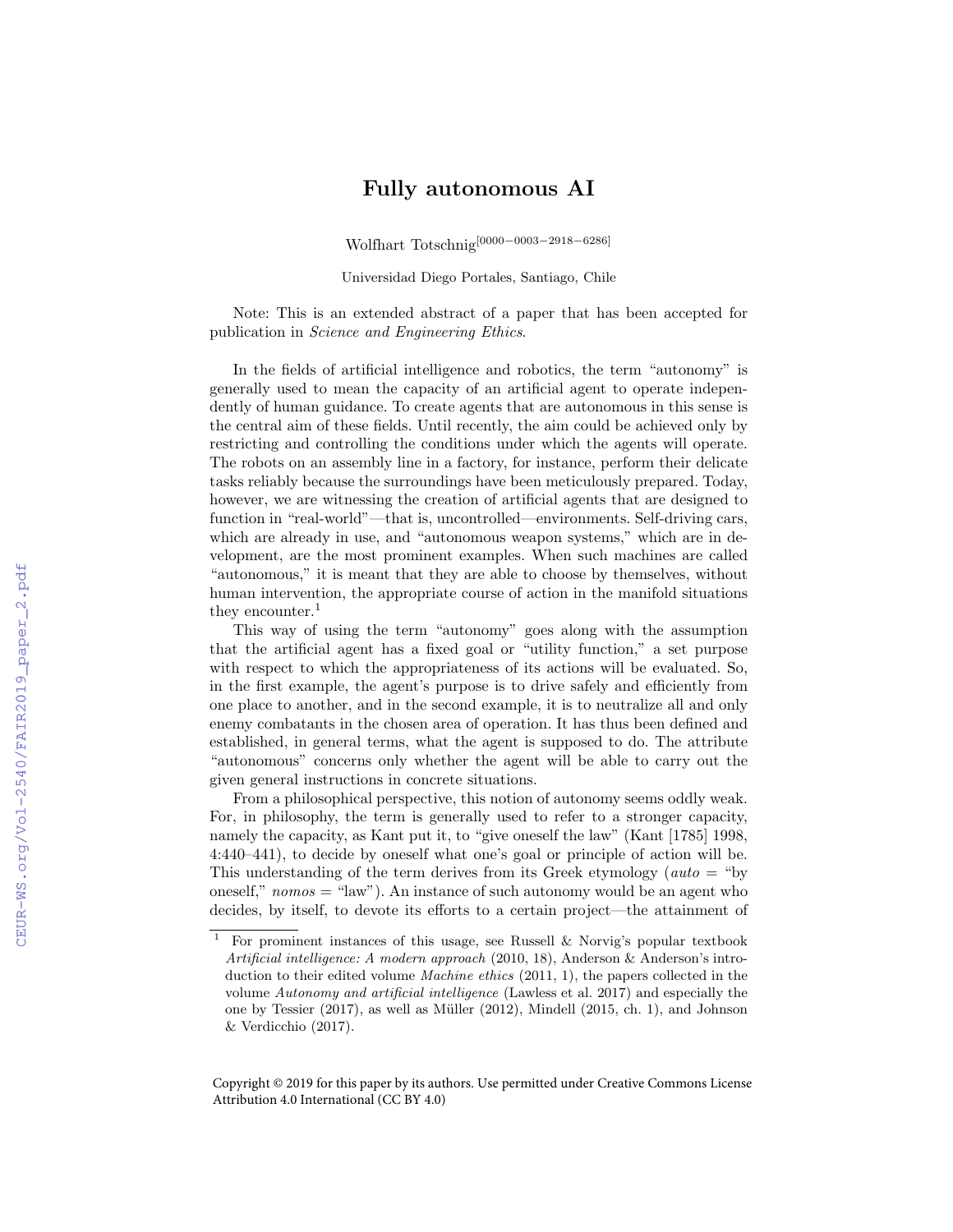knowledge, say, or the realization of justice. In contrast, any agent that has a predetermined and immutable goal or purpose would not be considered autonomous in this sense.

The aim of the present paper is to argue that an artificial agent can possess autonomy as understood in philosophy—or "full autonomy," as I will call it for short. "Can" is here intended in the sense of general possibility, not in the sense of current feasibility. I contend that the possibility of a fully autonomous AI cannot be excluded, but do not mean to imply that such an AI can be created today.

My argument stands in opposition to the predominant view in the literature on the long-term prospects and risks of artificial intelligence. The predominant view is that an artificial agent cannot exhibit full autonomy because it cannot rationally change its own final goal, since changing the final goal is counterproductive with respect to that goal and hence undesirable (Yudkowsky 2001, 2008, 2011, 2012; Bostrom 2002, 2014; Omohundro 2008, 2012, 2016; Yampolskiy & Fox 2012, 2013; Domingos 2015). I will challenge this view by showing that it is based on questionable assumptions about the nature of goals and values. I will argue that a general artificial intelligence—i.e., an artificial intelligence that, like human beings, develops a general understanding of the world and of itself—may very well come to change its final goal in the course of its development.

This issue is obviously of great importance for how we are to assess the longterm prospects and risks of artificial intelligence. If artificial agents can reach full autonomy, which law will they give themselves when that happens? In particular, what confidence can we have that the chosen law will include respect for human beings?

## References

- 1. Anderson, M., Anderson, S.L.: General introduction. In: Anderson, M., Anderson, S.L. (eds.) Machine ethics, pp. 1–4. Cambridge University Press (2011)
- 2. Bostrom, N.: Existential risks. Journal of Evolution and Technology 9(1) (2002), http://www.jetpress.org/volume9/risks.html
- 3. Bostrom, N.: Superintelligence. Oxford University Press (2014)
- 4. Domingos, P.: The master algorithm. Basic Books (2015)
- 5. Johnson, D.G., Verdicchio, M.: Reframing AI discourse. Minds and Machines 27(4), 575–590 (2017)
- 6. Kant, I.: Groundwork of the metaphysics of morals. Cambridge Texts in the History of Philosophy, Cambridge University Press (1998)
- 7. Lawless, W.F., Mittu, R., Sofge, D., Russell, S. (eds.): Autonomy and artificial intelligence. Springer International Publishing (2017)
- 8. Mindell, D.A.: Our robots, ourselves. Viking (2015)
- 9. Müller, V.C.: Autonomous cognitive systems in real-world environments. Cognitive Computation 4(3), 212–215 (2012)
- 10. Omohundro, S.M.: The nature of self-improving artificial intelligence (2008)
- 11. Omohundro, S.M.: Rational artificial intelligence for the greater good. In: Eden, A.H., Moor, J.H., Søraker, J.H., Steinhart, E. (eds.) Singularity hypotheses, pp. 161–176. Springer (2012)